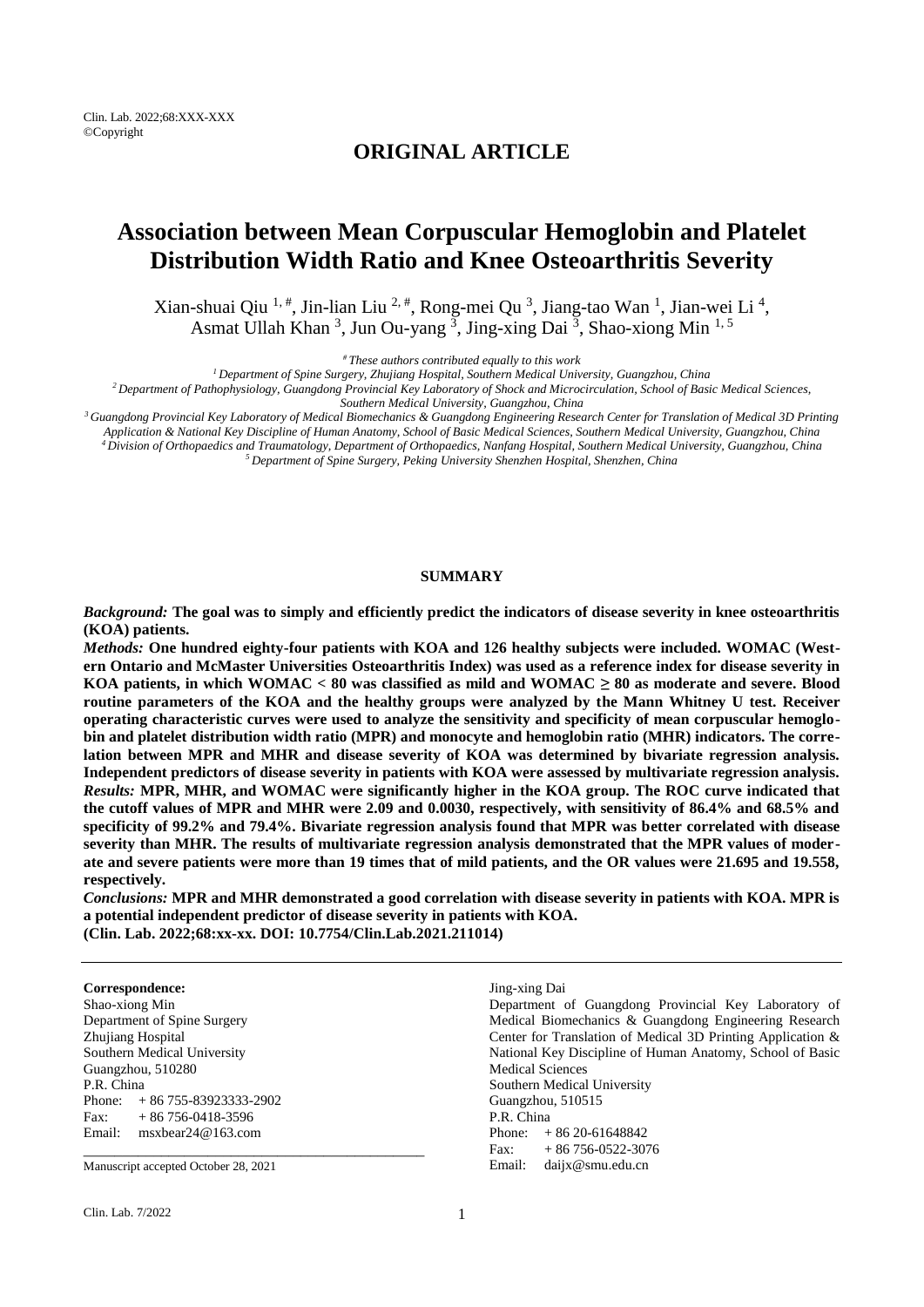#### **KEY WORDS**

knee osteoarthritis, mean corpuscular hemoglobin and platelet distribution width ratio, monocyte and hemoglobin ratio, WOMAC

### **INTRODUCTION**

Osteoarthritis (OA) is a common orthopedic degenerative chronic disease with changes dominated by articular cartilage damage accompanied by varying degrees of osteo proliferation and synovial inflammation [1,2]. The clinical symptoms are mainly characterized by joint pain, hypertrophy, stiffness, and limited joint movement [3,4]. OA tends to occur in the hands, hips and even whole-body weight-bearing joints, and especially most commonly in the knee joint. KOA mostly occurs in the elderly over 65 years of age, but the pathogenesis of KOA is still unclear. Its occurrence may be related to pathological changes of articular cartilage, incorrect walking posture, and excessive weight [5]. The main clinical manifestations were joint motion disorders and pain, which seriously affect the quality of life of patients. In the early stage of KOA, patients generally have unrestricted joint movement and insignificant pain sensation, thereby aggravating the progression of the disease [6,7]. The previous studies showed that the prevalence rate of osteoarthritis in China is as high as 27.18%, while the estimated prevalence rate of KOA in the global elderly over 65 years old is 3.8% [8-10]. At present, the treatment of clinical KOA is mainly to relieve patients' pain, delay disease progression, protect joint function, and adopt more surgical methods for patients with severe joint and ineffective medical treatment [6,11]. However, the side effects of long-term use of drugs cannot be ignored. There are fewer patients with postoperative recurrence, which seriously affects the quality of life of patients [12]. Thereby, it is important to find an effective detection index to predict the trend and severity of KOA.

Recently, neutrophil/lymphocyte ratio and lymphocyte/ monocyte ratio have been widely recognized as effective indicators of inflammatory disease activity and prognosis, for example, breast cancer, systemic lupus erythematosus, acute myocardial infarction, etc. [13- 16]. Platelet distribution width has also been found to have an important relationship with the occurrence of osteoarthritis [17]. However, these indicators can only reflect the acute attack phase of inflammatory diseases and have little significance for the prediction of the chronic phase. Therefore, we hope to identify the relationship between mean corpuscular hemoglobin and platelet distribution width ratio (MPR), monocyte and hemoglobin ratio (MHR), and the severity of KOA through our study and whether they can be used as independent factors to predict KOA severity.

## **MATERIALS AND METHODS**

#### **Study subjects**

We reviewed the medical records of 184 patients who were diagnosed with KOA at Zhujiang Hospital of Southern Medical University between January 2020 and December 2020, including 18 males and 166 females with a mean age of 67.41 years. We also collected 126 healthy individuals as controls, with 59 males and 67 females with a mean age of 66.82 years.

## **Inclusion criteria**

The patients fulfilled the diagnostic criteria of KOA by the American College of Rheumatology in 1995: i) history of knee pain; ii) age  $\geq$  40 years; iii) morning stiffness  $\leq$  30 minutes; iv) bone friction; v) X-ray with osteophyte formation; ⅵ) joint fluid examination was consistent with osteoarthritis, *i* and *v* were satisfied, *i*, *ii*, ⅳ, ⅰ, ⅲ, ⅳ could be diagnosed with KOA and included in our study cases [18]. vii) The age of the healthy group was  $\geq 40$  years.

#### **Exclusion criteria**

Knee or hip infection; 2) Various inflammatory diseases, malignancies, hematological diseases; 3) Rheumatoid arthritis, gout, immune arthritis, septic arthritis; 4) Liver and kidney dysfunction, heart disease, psychiatric disease, HIV and other infectious diseases. The study protocol first obtained informed consent from the relevant study subjects and was approved by the ethics committee affiliated with Zhujiang Hospital, Southern Medical University.

#### **Outcome measures**

WOMAC was used to evaluate the severity of disease in KOA patients [19,20]. The knee joint structure and function of the patients were mainly assessed from three major aspects: pain, stiffness, and joint function. In total, there are 24 assessment items containing the basic symptoms and signs of osteoarthritis with 5 items in the pain section, 2 items in the stiffness section, and 17 items in the joint function section. Each item is rated on a scale of 0 - 10, with higher scores representing more intense pain. A higher index of WOMAC indicates more severe OA, and the severity of OA was assessed according to the total score according to the following criteria: mild < 80, moderate and severe  $\geq 80$ .

# **Biochemical and hematological measurements**

After fasting for 12 hours, we used ethylenediaminetetraacetic acid (EDTA) anticoagulant tubes to extract 3 mL of peripheral venous blood from 184 patients with KOA and 126 healthy subjects. Within 2 hours, the Japanese Symsex2100 automatic blood analyzer was used to detect the red blood cells, white blood cells, monocytes, platelets, hemoglobin, platelet distribution width, mean corpuscular hemoglobin and other items of the KOA and healthy groups. The normal range of mean corpuscular hemoglobin is 27 - 34 pg, the range of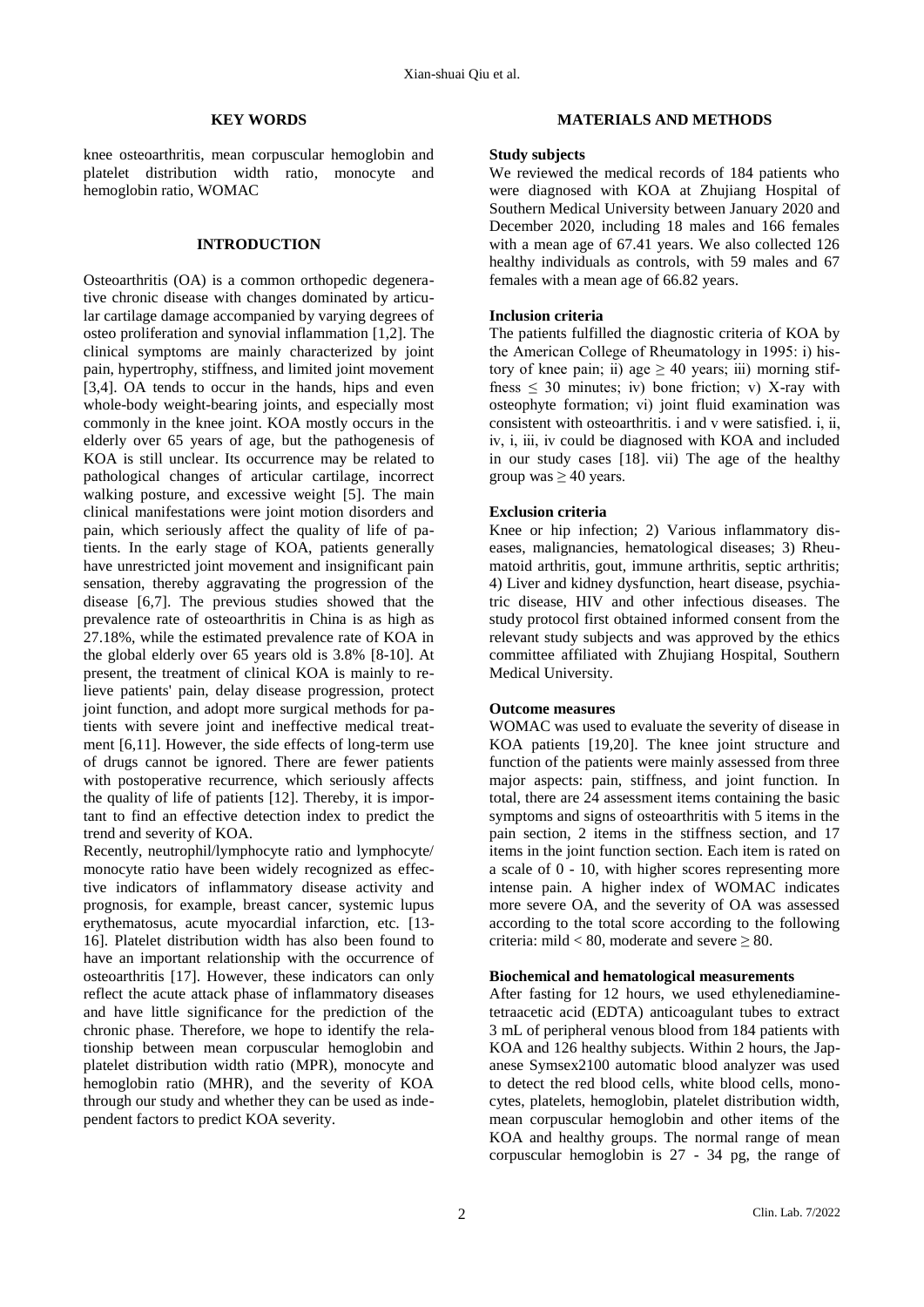platelet distribution width is 9.8 - 16.2 fL, the range of monocytes is 0.1 - 0.6 G/L, and the normal range of hemoglobin is 115 - 150 g/L. MPR was calculated by the ratio of mean hemoglobin content to platelet distribution width, and MHR was calculated by the ratio of monocytes to hemoglobin.

# **Demographic data**

Typical clinical manifestations and clinical trials related to KOA were collected, including morning stiffness, knee pain (left/right/bilateral), osteophyte, grinding test, flexion test, extension test and floating patella test.

# **Statistics**

All statistical data were processed by SPSS version 23.0 software. The values of quantitative or counting variables are mainly expressed as mean  $\pm$  SD (standard deviation), and the percentage is mainly used to express the classification variables. ROC curve was used to analyze the sensitivity and specificity of MPR, MHR, hemoglobin, mean corpuscular hemoglobin, monocyte and platelet distribution width. Bivariate regression analysis was used to evaluated the correlation between MPR, MHR and disease severity in patients with KOA. Multivariate regression analysis was mainly used to assess the potential independent predictors of KOA severity. p < 0.05 represents statistical significance.

# **RESULTS**

## **Basic characteristics of patients with osteoarthritis of knee joint**

Table 1 shows the demographic, laboratory results, and clinical manifestations of 184 patients with knee osteoarthritis and 126 healthy physical examination patients. The average age of KOA patients was 67.41 years old, which was significantly higher than that of the health examination (66.82 years old), and the gender distribution of KOA was 166 (90%) compared with that of male patients 18 (10%), while the gender distribution of health subjects accounted for nearly 50% of men and women, the difference was statistically significant. Table 1 shows the proportion of female patients in the KOA group (166 (90%) vs. 67 (53%),  $p < 0.001$ ), lymphocyte count  $(2.20 \pm 0.81 \text{ vs. } 2.10 \pm 0.50, \text{ p} = 0.019)$ , monocyte count  $(0.34 \pm 0.48 \text{ vs. } 0.09 \pm 0.28, \text{ p} <$ 0.001), MPR (2.55  $\pm$  0.54 vs. 1.99  $\pm$  0.09, p < 0.001), MHR  $(0.0037 \pm 0.0012 \text{ vs. } 0.0026 \pm 0.0006, \text{ p} < 0.001),$ WOMAC (92.96  $\pm$  35.93 vs. 0.00  $\pm$  0.00, p < 0.001) were significantly higher than that of the healthy group. In contrast, erythrocyte in patients with KOA (4.32  $\pm$ 0.58 vs.  $4.80 \pm 0.55$ , p < 0.001), hemoglobin (127.27  $\pm$ 14.03 vs.  $146.52 \pm 12.55$ , p < 0.001), mean corpuscular hemoglobin (MCH, 29.58  $\pm$  2.62 vs. 30.32  $\pm$  1.53, p = 0.012), platelet count  $(246.28 \pm 67.46 \text{ vs. } 253.46 \pm 12.5 \pm 1.5)$ 48.19,  $p = 0.008$ ), platelet distribution width (PDW,  $11.89 \pm 1.74$  vs.  $16.01 \pm 0.16$ ,  $p < 0.001$ ) were significantly lower than that of the healthy group. There were

no significant differences in other parameters such as age, leukocyte count, neutrophil count, hematocrit, mean red blood cell volume (MCV), mean hemoglobin concentration (MCHC), coefficient of variation of red blood cells (RDW-CV), mean platelet volume (MPV), and procalcitonin (PCT) in KOA group and healthy group.

Our results also showed that the typical clinical manifestations of KOA patients were morning stiffness (49, 27%), knee pain (71, 39%), osteophyte (47, 26%), and clinical positive patella grinding test (84, 46%), flexion test (78, 42%), over extension test (62, 34%), floating patella test (39, 21%) were significantly higher than that of the healthy group (Table 1,  $p < 0.001$ ).

# **The ROC curve analysis of MPR and MHR**

ROC curve was mainly used to analyze the sensitivity and specificity of MPR and MHR in patients with KOA. The area under the curve (AUCs) of MPR, MHR, MCH, PDW, hemoglobin (HB), and monocytes were 0.923, 0.800, 0.417, 0.027, 0.148, and 0.628, respectively. The area under the curve of MPR, MHR, and monocytes was statistically significant ( $p < 0.001$ , Figure 1B, C). However, the area under the curve of MCH, PDW, and Hb was less than 0.5, which was not statistically significant ( $p < 0.001$ , Figure 1A, B). The results of Figure 1C showed that the area under the curve of MPR in KOA patients was significantly larger than that of MHR, and the difference was statistically significant. The cutoff value of MPR was 2.09 (sensitivity 86.4%, specificity 99.2%, AUCs 0.923,  $p < 0.001$ ), that of MHR was 0.0030 (sensitivity 68.5%, specificity 79.4%, AUCs 0.800,  $p < 0.001$ ), and that of monocytes was 0.5 (sensitivity 34.2%, specificity 91.3%, AUCs 0.628,  $p <$ 0.001, in Table 2).

**Comparison between the severity of disease in patients with KOA by cutoff values of MPR and MHR** KOA patients with MPR values above 2.09 had statistically significantly higher mean hemoglobin (MCH,  $30.11 \pm 1.90$  vs.  $26.31 \pm 3.85$ , p = 0.001), mean corpuscular volume (MCV,  $91.33 \pm 4.87$  vs.  $81.69 \pm 10.25$ , p < 0.001), mean hemoglobin concentration (MCHC,  $329.60 \pm 9.20$  vs.  $320.35 \pm 11.25$ ,  $p = 0.01$ ) as well as WOMAC (94.28  $\pm$  35.80 vs. 84.96  $\pm$  36.32, p = 0.023) level (Table 3). Conversely, values for red blood cell count, coefficient of variation of red blood cells, platelet distribution width, and mean platelet volume were significantly lower in patients with KOA compared with  $MPR \leq 2.09$ . However, there were no significant differences in white blood cell ( $p = 0.247$ ), neutrophil ( $p =$ 0.945), lymphocyte ( $p = 0.207$ ), monocytes ( $p = 0.858$ ), hemoglobin ( $p = 0.290$ ), hematocrit ( $p = 0.657$ ), platelet  $(p = 0.692)$ , and platelet  $(p = 0.302)$  counts at MPR greater or less than 2.09 (Table 3). For KOA patients, when the MHR was greater than 0.0030, the WBC count (7.35  $\pm$  1.75 vs. 5.98  $\pm$  1.64, p < 0.001), neutronphil count  $(4.25 \pm 1.51 \text{ vs. } 3.36 \pm 1.47, \text{ p} < 0.001)$ , lymphocyte count  $(2.36 \pm 0.88 \text{ vs. } 2.01 \pm 0.69, \text{ p} = 0.002)$ ,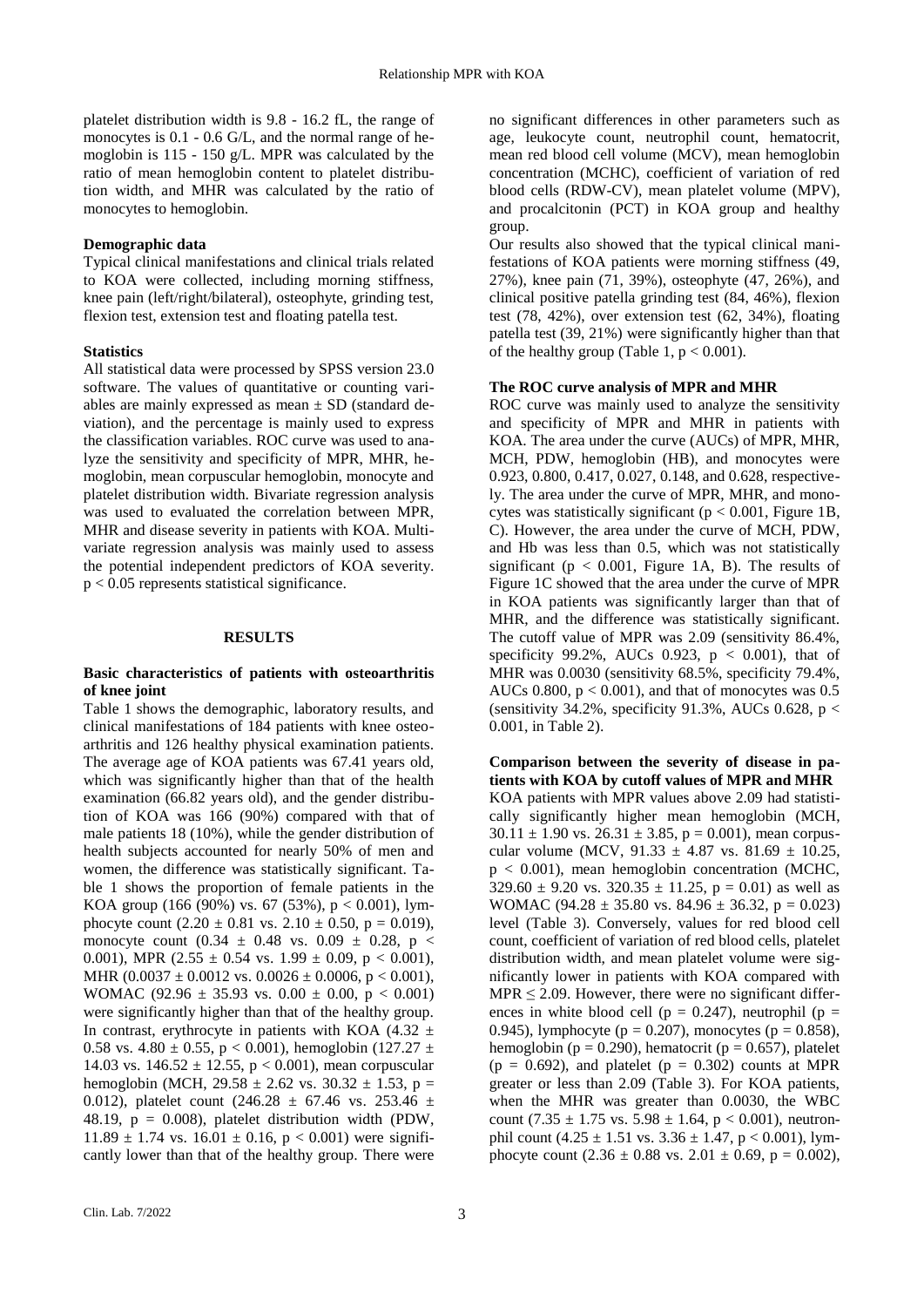|                              | All objects<br>$n = 310$ | <b>Health</b><br>$n = 126$           | <b>KOA</b><br>$n = 184$ | p-value   |
|------------------------------|--------------------------|--------------------------------------|-------------------------|-----------|
| Gender (female)              | 223 (72%)                | 67 (53%)                             | 166 (90%)               | < 0.001   |
| Age (years)                  | $67.17 \pm 6.36$         | $66.82 \pm 3.50$                     | $67.41 \pm 7.74$        |           |
| Leukocyte $(G/L)$            | $6.55 \pm 1.61$          | $6.33 \pm 1.21$                      | $6.70 \pm 1.83$         |           |
| Neutrophil (G/L)             | $3.75 \pm 1.36$          | $3.83 \pm 1.55$<br>$3.63 \pm 1.00$   |                         | $= 0.059$ |
| Lymphocyte (G/L)             | $2.15 \pm 0.70$          | $2.10 \pm 0.50$<br>$2.20 \pm 0.81$   |                         | $= 0.019$ |
| Monocyte (G/L)               | $0.24 \pm 0.43$          | $0.09 \pm 0.28$                      | $0.34 \pm 0.48$         |           |
| Erythrocyte (T/L)            | $4.51 \pm 0.62$          | $4.80 \pm 0.55$                      | $4.32 \pm 0.58$         | < 0.001   |
| Hemoglobin (g/L)             | $135.10 \pm 16.43$       | $146.52 \pm 12.55$                   | $127.2 \pm 14.03$       | < 0.001   |
| Hematocrit (%)               | $0.01 \pm 0.11$          | $0.02 \pm 0.15$                      | $0.01 \pm 0.08$         | $= 0.668$ |
| MCH(pg)                      | $29.88 \pm 2.27$         | $30.32 \pm 1.53$                     | $29.58 \pm 2.62$        | $= 0.012$ |
| MCV (fL)                     | $90.77 \pm 5.88$         | $91.94 \pm 3.98$                     | $89.97 \pm 6.78$        | $= 0.174$ |
| MCHC (g/L)                   | $328.86 \pm 8.70$        | $329.70 \pm 6.22$                    | $328.29 \pm 10.02$      | $= 0.216$ |
| RDW-CV $(%)$                 | $12.88 \pm 1.08$         | $12.68 \pm 0.70$                     | $13.02 \pm 1.26$        | $= 1.121$ |
| platelet (G/L)               | $249.20 \pm 60.39$       | $253.46 \pm 48.19$                   | $246.28 \pm 67.46$      | $= 0.008$ |
| PDW $(\% )$                  | $13.56 \pm 2.43$         | $16.01 \pm 0.16$<br>$11.89 \pm 1.74$ |                         | < 0.001   |
| MPV(fL)                      | $10.32 \pm 0.93$         | $10.20 \pm 1.01$                     | $10.40 \pm 0.86$        | $= 0.160$ |
| PCT $(\% )$                  | $0.00 \pm 0.06$          | $0.00 \pm 0.00$                      | $0.01 \pm 0.07$         | $= 0.849$ |
| <b>MPR</b>                   | $2.32\pm0.50$            | $1.99 \pm 0.09$                      | $2.55 \pm 0.54$         | < 0.001   |
| <b>MHR</b>                   | $0.0032 \pm 0.0012$      | $0.0026 \pm 0.0006$                  | $0.0037 \pm 0.0012$     | < 0.001   |
| <b>WOMAC</b> (scores)        | $55.18 \pm 53.44$        | $0.00 \pm 0.00$                      | $92.96 \pm 35.93$       | < 0.001   |
| <b>Morning stiffness</b>     | $\blacksquare$           |                                      | 49 (27%)                | < 0.001   |
| Knee pain                    | $\blacksquare$           |                                      | 71 (39%)                | < 0.001   |
| Osteophyte                   |                          |                                      | 47 $(26%)$              | < 0.001   |
| Patella grinding test        | $\blacksquare$           |                                      | 84 (46%)                | < 0.001   |
| Over bend test               | $\blacksquare$           |                                      | 78 (42%)                | < 0.001   |
| Over extension test          |                          |                                      | 62(34%)                 | < 0.001   |
| <b>Floating patella test</b> |                          |                                      | 39 (21%)                | < 0.001   |

**Table 1. Basic characteristics of KOA patients and healthy group.**

**MCH: mean corpuscular hemoglobin; MCV: mean corpuscular volume; MCHC: mean corpuscular hemoglobin concentration; RDW-CV: coefficient of variation of red blood cell distribution width; PDW: platelet distribution width; MPV: mean platelet volume; PCT: platelet hematocrit; MPR: mean corpuscular hemoglobin and platelet distribution width ratio; MHR: monocyte and hemoglobin ratio; WOMAC: Western Ontario and McMaster Universities Osteoarthritis Index.**

**Table 2. Sensitivity and specificity of MCH, PDW, HB, monocytes, MPR, and MHR.**

|                     | <b>MPR</b> | <b>MHR</b> | <b>MCH</b> | <b>PDW</b> | $\overline{AB}$          | <b>Monocytes</b> |
|---------------------|------------|------------|------------|------------|--------------------------|------------------|
| <b>Cutoff value</b> | 2.09       | 0.0030     |            | $\sim$     |                          | 0.5              |
| <b>AUCs</b>         | 0.923      | 0.800      | 0.417      | 0.027      | 0.148                    | 0.628            |
| <b>Sensitivity</b>  | 86.4%      | 68.5%      |            |            | $\overline{\phantom{a}}$ | $34.2\%$         |
| <b>Specificity</b>  | $99.2\%$   | 79.4%      |            | ۰.         | ۰.                       | 91.3%            |
| p-value             | < 0.001    | < 0.001    | 0.013      | < 0.001    | < 0.001                  | < 0.001          |

**MPR: mean hemoglobin content and platelet distribution width ratio; MHR: monocyte and hemoglobin ratio; MCH: mean corpuscular hemoglobin; PDW: platelet distribution width; HB: hemoglobin; AUC[: area under the curve.](http://www.baidu.com/link?url=oVycN27TCq9AZcTnE9jEEHf_Mhmk4w9hSgIefwEO5VXuKq5OLIl8bdJA5LI6M_w6VZ5OXaTUaUfcIwm8l8e27gioRR4yqq2qSLrkGI1VDvxf6c05flUjYuVO7mFh_U20)**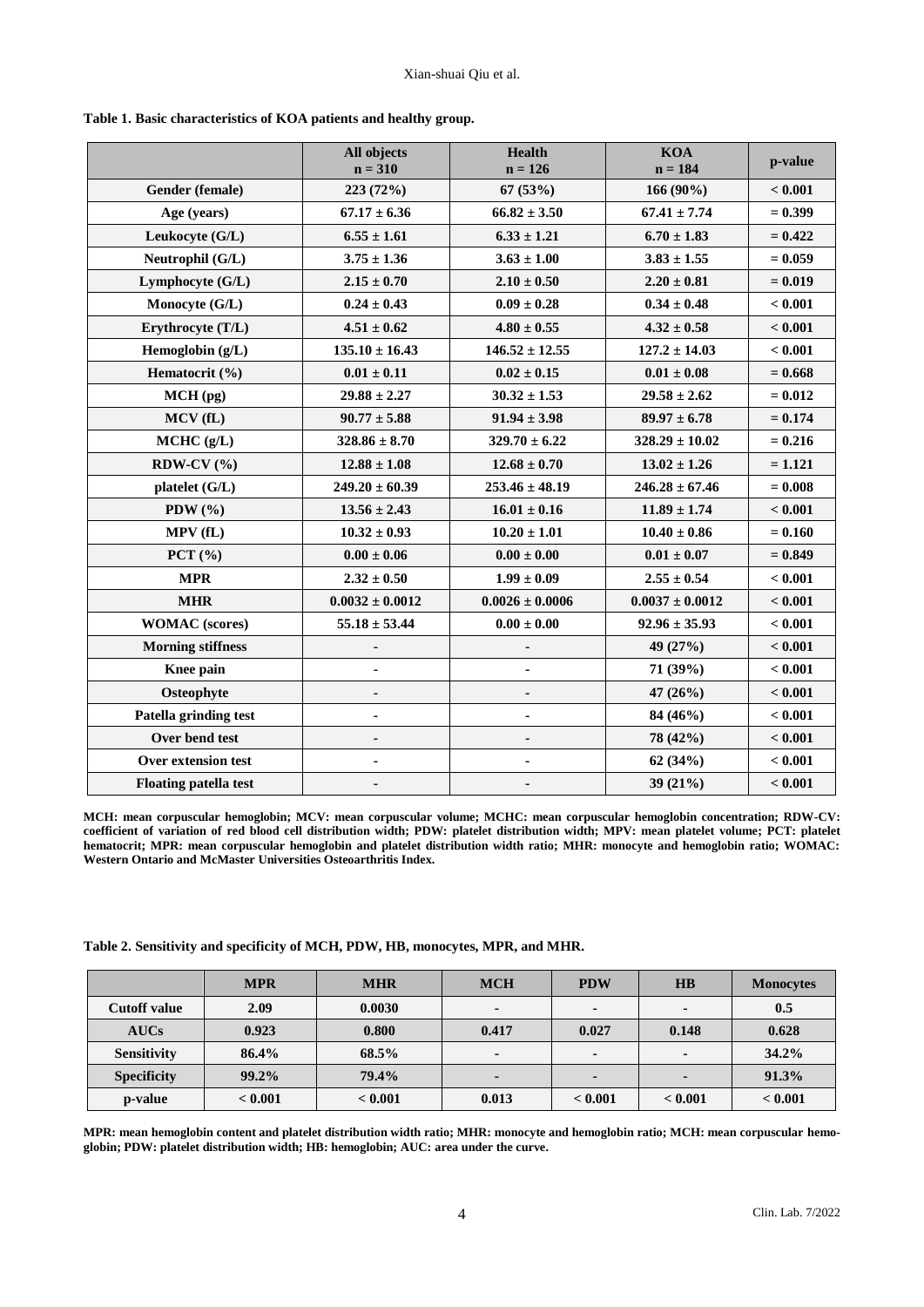

**Figure 1. The ROC curve analysis of monocytes, HB, MCH, PDW, MPR, and MHR. (A) The ROC curve analysis of MCH, PDW, and MPR. (B)The ROC curve analysis of monocytes, HB, and MHR. (C) The ROC curve analysis of monocytes, HB, MCH, PDW, MPR, and MHR.**

monocyte count  $(0.65 \pm 0.48 \text{ vs. } 0.00 \pm 0.000, \text{ p} <$ 0.001), coefficient of variation in RBCs  $(13.31 \pm 1.48)$ vs.  $12.69 \pm 0.84$ , p = 0.003) as well as WOMAC (94.18)  $\pm$  36.44 vs. 91.61  $\pm$  35.50, p = 0.008) values were all elevated. Conversely, mean platelet volume  $(10.28 \pm$ 0.86 vs.  $10.53 \pm 0.85$ , p = 0.031) was reduced. However, the RBC count ( $p = 0.885$ ), HB ( $p = 0.555$ ), hematocrit (p =  $0.526$ ), mean HB content (p =  $0.254$ ), mean corpuscular volume ( $p = 0.533$ ), mean HB concentration (p = 0.192), platelet distribution width (p =  $0.076$ ) and platelet specific volume ( $p = 0.956$ ) levels in KOA patients had no significant difference with MHR greater than 0.0030 or less than 0.0030 (Table 4).

# **Correlation between MPR and MHR and disease severity in KOA patients**

Table 5 shows the relationship between MPR, MHR, monocytes, hemoglobin, mean hemoglobin content as well as platelet distribution width and disease severity in KOA patients. Bivariate regression analysis indicated that MPR (R = 0.481, p < 0.001), MHR (R = 0.320, p < 0.001) as well as monocytes  $(R = 0.244, p < 0.001)$ were significantly correlated with WOMAC. Similarly, MPR correlated significantly with MHR ( $R = 0.265$ ,  $p <$ 0.001) as well as monocytes ( $R = 0.209$ ,  $p < 0.001$ ), and MHR correlated significantly with monocytes  $(R =$ 0.559,  $p < 0.001$ ), mean hemoglobin content with plate-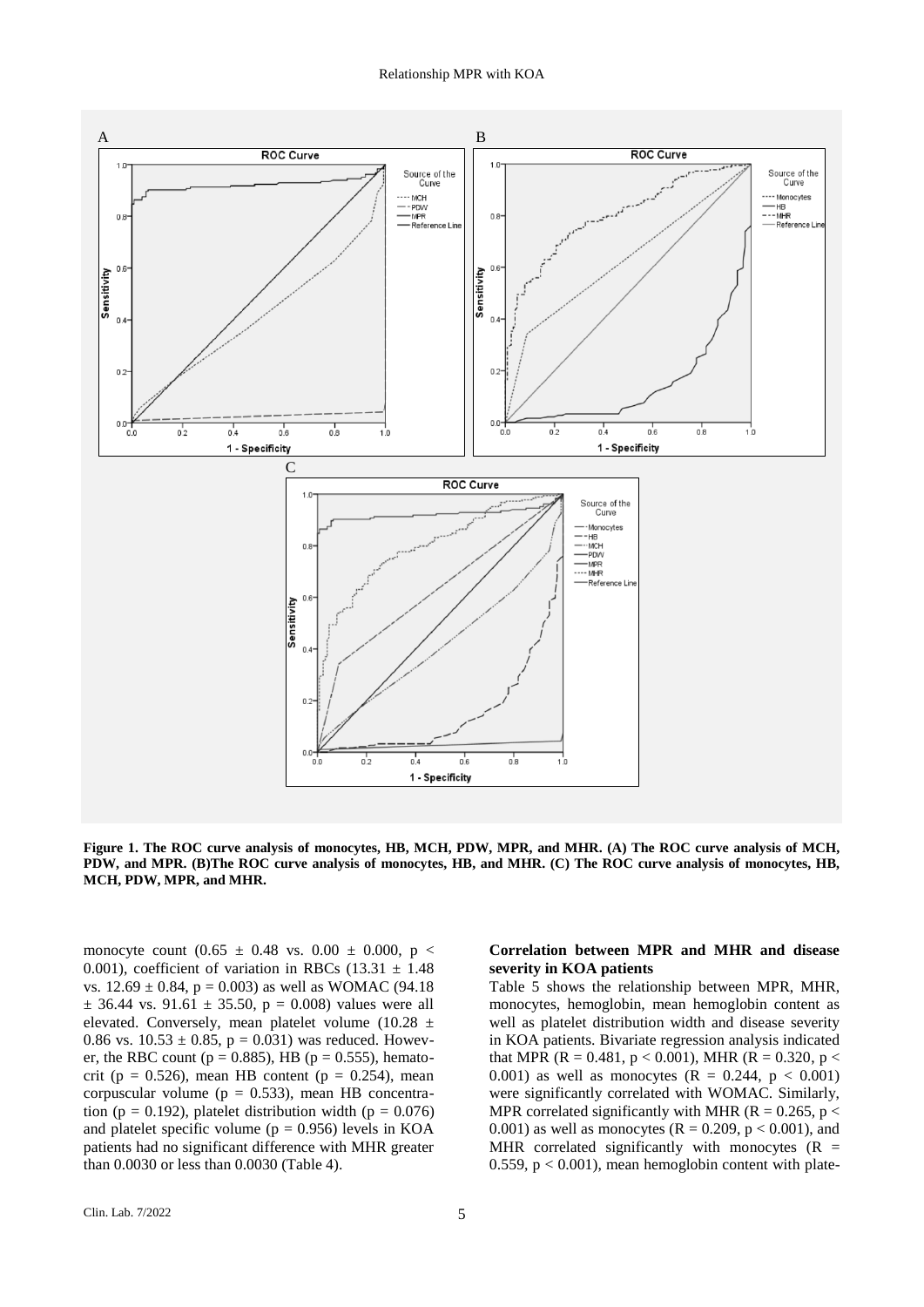

**Figure 2. The metanalysis plot analysis of MHR, MPR, platelet, lymphocyte, and RBC.** 

**(A) The metanalysis plot analysis of MHR, MPR, platelet, lymphocyte, and RBC in 120 > WOMAC ≥ 80. (B)The metanalysis plot analysis of MHR, MPR, platelet, lymphocyte, and RBC in WOMAC ≥ 120.**

**MHR: monocyte and hemoglobin ratio; MPR: mean hemoglobin content and platelet distribution width ratio; RBC: red blood cell.**

let distribution width ( $R = 0.058$ ,  $p = 0.198$ ) and hemoglobin ( $R = 0.148$ ,  $p < 0.001$ ). There was a significant positive correlation between PDW and hemoglobin ( $R =$ 0.433,  $p < 0.001$ ). But there were significant correlations between MPR and MCH ( $R = -0.299$ ,  $p < 0.001$ ), PDW (R =  $-0.749$ , p < 0.001) and hemoglobin (R = -0.299, p < 0.001), MHR and PDW (R = -0.346, p < 0.001) and Hb  $(R = -0.290, p < 0.001)$ , MCH and WOMAC ( $R = -0.108$ ,  $p = 0.014$ ), PDW and monocytes  $(R = -0.254, p < 0.001)$  and WOMAC  $(R = -0.603, p <$ 0.001). There was a significant inverse correlation between monocytes and hemoglobin  $(R = -0.092, p =$ 0.049) as well as hemoglobin and WOMAC  $(R =$ -0.380, p < 0.001). In contrast, there were no significant statistical differences between MCH and MHR  $(R =$  $-0.065$ , p = 0.118), PDW (R = 0.058, p = 0.198) as well as monocytes ( $R = -0.002$ ,  $p = 0.965$ , in Table 5).

## **Multivariate logistic regression analysis of ROA patients (grouped by WOMAC)**

According to the statistical results of WOMAC, we divided all patients into three groups: severe severity (WOMAC  $\geq$  120), moderate severity (120 > WOMAC  $\geq$  80), and mild severity (WOMAC < 80). The reference standard was mild severity. Combined with clinical experience, gender and age were correlated with the severity of KOA. At the same time, gender, red blood cell count, lymphocyte count, platelet count, MPR, and MHR were included in the regression analysis according to meaningful indicators in Table 1, excluding collinearity. Table 6 and Figure 2A, 2B regression analysis results showed that MPR and gender had statistical significance for the severity of KOA. In the analysis of

moderate severity (120 > WOMAC  $\geq$  80), MPR (OR = 21.695,  $p < 0.001$ ), and gender (OR = 2.987,  $p = 0.008$ ). In terms of severe severity (WOMAC  $\geq$  120), MPR (OR  $= 19.558$ ,  $p < 0.001$ ) and gender (OR  $= 3.744$ ,  $p =$ 0.029). Therefore, the MPR value of moderate and severe patients was more than 19 times that of mild patients, and the red blood cell count (RBC), lymphocyte count, platelet count, and MHR were not statistically significant (Table 6).

#### **DISCUSSION**

This study mainly analyzed the correlation between MPR and MHR and disease severity in patients with KOA. The results of the present study show that both MPR and MHR are also significantly increased with the increase of disease severity. Therefore, MPR and MHR are potential independent predictors of disease severity in patients with KOA. The main pathogenesis of KOA is clinical manifestations such as pain and even deformity caused by articular cartilage injury. Generally, we do not consider KOA as an inflammatory disease [21, 22]. At present, numerous studies have shown that the serum levels of TNF, IL-6 as well as IL-8 are significantly decreased in severe KOA patients [23-26]. Although many inflammatory factors, cytokines are currently used as markers for OA, few effective indicators can be applied in the clinic to predict the severity of the disease in patients with KOA [27]. At present, the clinical treatment mode for KOA is to relieve the joint pain of patients as well as the progress of the disease with nonsteroidal anti-inflammatory drugs [28,29]. However,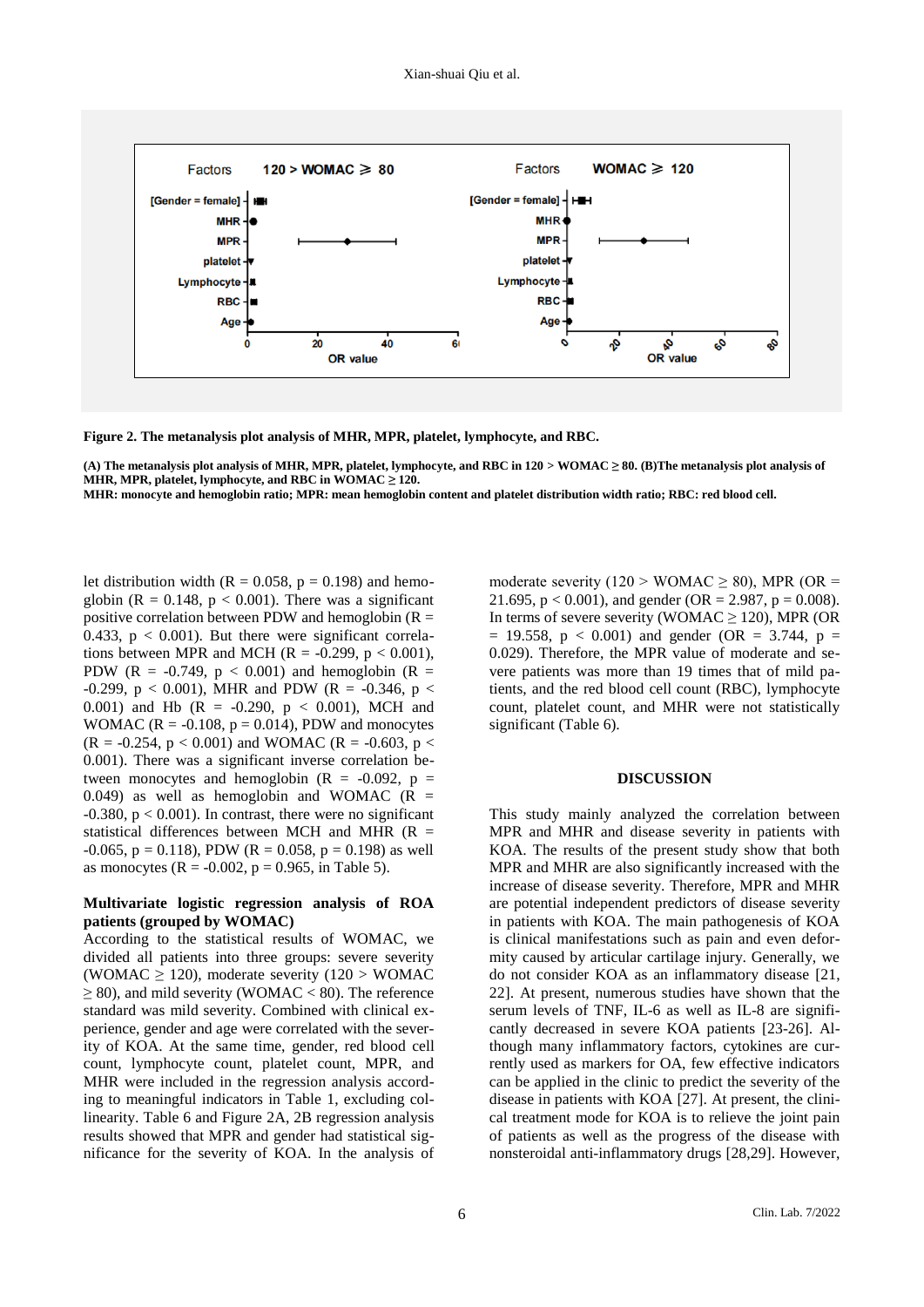with the continuous research, it is discovered that longterm administration of NSAIDS (nonsteroidal anti-inflammatory drugs) will cause damage to the gastric mucosa of patients as well as unwanted side effects such as anemia [30]. Therefore, it is particularly important that efficient detection indicators can accurately predict the degree of KOA disease progression.

Some researchers have found that the platelet distribution width and higher neutrophil to lymphocyte ratio have an important relationship with the severity of KOA disease, that is, the higher the platelet distribution width and neutrophil/lymphocyte, the more severe the disease progression in KOA patients [17]. Platelet mean volume and platelet distribution width have also been found to have important predictive value for the development of arthritis [31,32]. Ozturk et al. found that platelet distribution width is significantly elevated in inflammatory bowel disease [33]. Platelet volume and platelet distribution width have also been studied as predictors of inflammatory diseases [34,35]. Our study identified a significant increase in MPR and a decrease in PDW in patients with KOA compared with controls. The study found that the disease severity of KOA patients increased when the MPR was greater than 2.09. Juping Du et al. [36] found a significant correlation between the lymphocyte to monocyte ratio and rheumatoid arthritis disease activity. Our study found that the more severe the disease tension was in patients with KOA, the higher the level of MHR.

Although an increasing number of indicators have been used for the prediction of inflammatory disease activity, severity, prognosis, many can only reflect a feature of the acute phase of the patients, and predictors for chronic diseases have not been found. Therefore, we hope to find a specific relationship between KOA disease severity through the analysis of clinical data, so as to find economical, easy, and effective detection indicators to predict the disease progression of KOA, and thus guide clinicians to the early intervention treatment of patients, so as to improve the quality of life of patients.

Although we found that MPR and MHR were independent predictors of disease severity in patients with KOA, our study also had significant deficiencies. First, our study is retrospective, which cannot exclude the subjectivity of data collection and processing, so our conclusions are inaccurate. Second, our data is only about 300 cases. In order to further draw accurate conclusions and verify our conjecture, we need to collect a large amount of data for prospective study.

# **Institutional Review Board Statement:**

The study protocol first obtained informed consent from the relevant study subjects and was approved by the ethics committee affiliated with Zhujiang Hospital, Southern Medical University.

### **Source of Funds:**

This study was financially supported by the National Key R & D Program of China (2017YFC1105000) in the study design, collection, analysis and interpretation of data, in the writing of the manuscript, and in the decision to submit the manuscript for publication.

## **Declaration of Interest:**

No potential conflicts of interest with regard to the research, authorship, and publication of this article were disclosed.

### **References:**

- 1. Benner RW, Shelbourne KD, Bauman SN, Norris A, Gray T. Knee Osteoarthritis: Alternative Range of Motion Treatment. Orthop Clin North Am 2019;50:425-32. (PMID: 31466659)
- 2. Chen L, Yu Y. Exercise and Osteoarthritis. Adv Exp Med Biol 2020:219-31. (PMID: 32342461)
- 3. Wang X, Gao L, Zhao M, et al. Relationship between quantitative magnetic resonance imaging and clinical symptoms in patients with knee osteoarthritis. Chin Med J 2020;133:1741-3. (PMID: 32590464)
- 4. Huels N, Harms O, Keim D, Rohn K, Fehr M. Treatment of the Clinical Symptoms of Osteoarthritis in the Elbow Joints of Dogs Using Nuclear Magnetic Resonance Therapy: A Randomized, Double-Blinded Trial. Front Vet Sci 2020;7:500278. (PMID: 33282923)
- 5. Jeyaraman M, Muthu S, Gulati A, Jeyaraman N, G S P, Jain R. Mesenchymal Stem Cell-Derived Exosomes: A Potential Therapeutic Avenue in Knee Osteoarthritis. Cartilage 2020: 765091 840. (PMID: 33016114)
- 6. Laslett LL, Antony B, Wluka AE, et al. KARAOKE: Krill oil versus placebo in the treatment of knee osteoarthritis: protocol for a randomised controlled trial. Trials 2020;21:79. (PMID: 31937352)
- 7. Jiang B, Fu X, Yan L, et al. Transplantation of human ESC-derived mesenchymal stem cell spheroids ameliorates spontaneous osteoarthritis in rhesus macaques. Theranostics 2019;9:6587-600. (PMID: 31588237)
- 8. Cho Y, Jung B, Lee YJ, et al. Association between sleep duration and osteoarthritis and their prevalence in Koreans: A cross-sectional study. PLoS One 2020;15:e230481. (PMID: 32339178)
- 9. French Z, Torres R, Whitney D. Increased prevalence of osteoarthritis in adults with cerebral palsy. J Rehabil Med 2019;51:575- 81. (PMID: 31282980)
- 10. Disale P, Zope S, Suragimath G, Varma A, Pisal A. Prevalence and severity of periodontitis in patients with established rheumatoid arthritis and osteoarthritis. J Family Med Prim Care 2020;9: 2919-25. (PMID: 32984149)
- 11. Yu W, Xu P, Huang G, Liu L. Clinical therapy of hyaluronic acid combined with platelet-rich plasma for the treatment of knee osteoarthritis. Exp Ther Med 2018;16:2119-25. (PMID: 30186448)
- 12. Wu J, Lv M, Zhou Y. Efficacy and side effect of curcumin for the treatment of osteoarthritis: A meta-analysis of randomized controlled trials. Pak J Pharm Sci 2019;32:43-51. (PMID: 30772789)